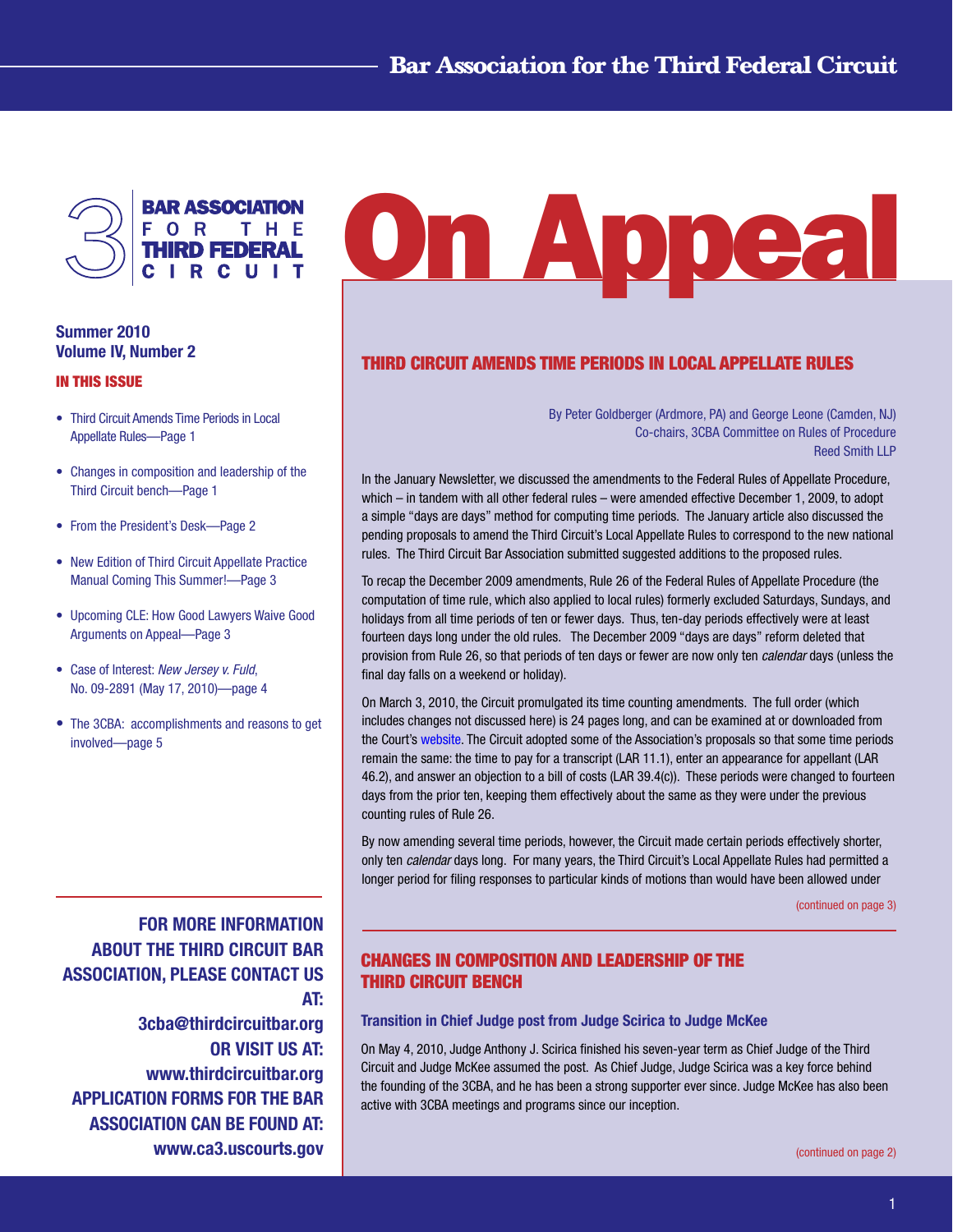

## Changes in composition and leadership…—continued from page 1

The 3CBA is indebted to Judge Scirica for his vision for a bar association particularly focused on the Third Circuit—and his active work to support and foster the growth of the 3CBA since its beginnings. We look forward to working closely with Judge McKee and assisting him in advancing the 3CBA's agenda: raising the standards of appellate practice, helping to develop rules of practice, promoting events and programs, and facilitating bench/bar relations.

#### Judges Greenaway and Vanaskie confirmed

The 3CBA congratulates the Third Circuit's two newly-appointed judges, and we look forward to working with them as well. The Third Circuit's two longstanding vacancies were filled this spring when the Senate confirmed Judge Joseph A. Greenaway, Jr. and Judge Thomas I. Vanaskie to the Third Circuit. Judge Greenaway fills the vacancy left by now-Justice Alito's 2006 nomination to the Supreme Court, and Judge Vanaskie fills the vacancy left by Judge Van Antwerpen's assumption of senior status, also in 2006. With these

confirmations, all fourteen seats on the Third Circuit are filled.

Judge Greenaway was a judge in the District of New Jersey from 1996 until his confirmation to the Third Circuit. Prior to that, he was employed by Johnson & Johnson and as Assistant United States Attorney (District of New Jersey). His experience in private practice at Kramer, Levin, Nessen, Kamin & Frankel in New York was punctuated by a clerkship in the Southern District of New York.

In addition to his civil and criminal litigation experience and his experience on the bench, Judge Greenaway has been an adjunct professor at law schools in New Jersey and New York and has coached youth sports teams. He has degrees from Columbia University and Harvard Law School.

Judge Greenaway's transition to the Court has been marked by the helpfulness of his new Third Circuit colleagues and the Circuit's staff. "From the moment I was nominated, everyone on the court has been fantastic, enormously generous with their time and advice," Judge Greenaway recently commented. In his short time on the Circuit, he

is convinced that the Third Circuit must "be the most collegial circuit court in the nation." Judge Greenaway was particularly impressed with his colleagues' collegiality and preparedness at its recent en banc hearing in June, and he is looking forward to many years working with all of his new colleagues.

Judge Vanaskie was a judge in the Middle District of Pennsylvania from 1994 until his confirmation to the Third Circuit. Before being appointed to the district court, Judge Vanaskie was a private practitioner in Scranton, Pennsylvania.

As a district court judge, Judge Vanaskie served on committees and gave presentations and talks related to court information technology and the implementation of electronic case filing. He has been active in various schools, associations, and nonprofit organizations in the Scranton and Wilkes-Barre area. He graduated from Lycoming College, where he played football (he is an inductee into the Pennsylvania Sports Hall of Fame). He received his J.D. from Dickinson School of Law. Judge Vanaskie recently commented that, like Judge Greenaway, he has also felt extremely welcomed by his colleagues on the Third Circuit.

## From the President's Desk

As president of the 3CBA, it is my pleasure to work with many of you, who are accomplished appellate practitioners, and with Third Circuit judges and other court personnel. I am approaching the end of my term, and during the next few months I will focus on two key areas: programs and membership.

As far as programs are concerned, the 3CBA—an organization of experienced and committed appellate litigators, generously assisted by judges and others—is uniquely positioned to offer high quality, practical, and affordable CLEs. We have sponsored or co-sponsored CLE's at the Third Circuit Judicial Conference and in every district in the Circuit save two: the Western and Middle Districts in Pennsylvania. This summer and fall those two "loopholes" will be closed. See the report in this issue on our summer Pittsburgh CLE on waiver of arguments in trial courts. This promises to be a highly informative event, with a terrific panel, and an accompanying reception.

Later in the fall, we will sponsor a program in the Middle District; look for information on this one in an upcoming issue of the newsletter. Both programs will also be publicized on our website and by e-mail to our members. A special thank-you to our Program chair Bob Graci for spear-heading these efforts.

With respect to membership, attracting and keeping active members is crucial to our mission. Through our members, we can further the 3CBA's goals: raising the standards of appellate practice, helping to develop rules of practice, promoting events and educational programs to aid the Court in the administration of justice, and facilitating bench/bar relations. Please continue to participate in programs, send us your feedback, and consider telling a colleague about the 3CBA. A piece by our Membership chair, Chip Becker provides further [information](#page-4-0) on this vital goal.

And speaking of membership, many 3CBA members had the pleasure of gathering in Philadelphia in February at a 3CBA reception at the federal courthouse attended by several Third Circuit judges. We had the opportunity to socialize, enjoy some refreshments and, especially, to thank former Chief Judge Scirica for his strong dedication to the 3CBA in its founding and beyond. We were also among the first to welcome and congratulate Judge McKee on his new role as Chief Judge. Special thank-yous to the Third Circuit "pros"—Marcia Waldron, Toby Slawsky, Gail Comas, Susan English and Shannon McGrath for making this event such a success.

As always, I welcome your questions and comments; feel free to contact me. Have a great summer.

James C. Martin President, Third Circuit Bar Association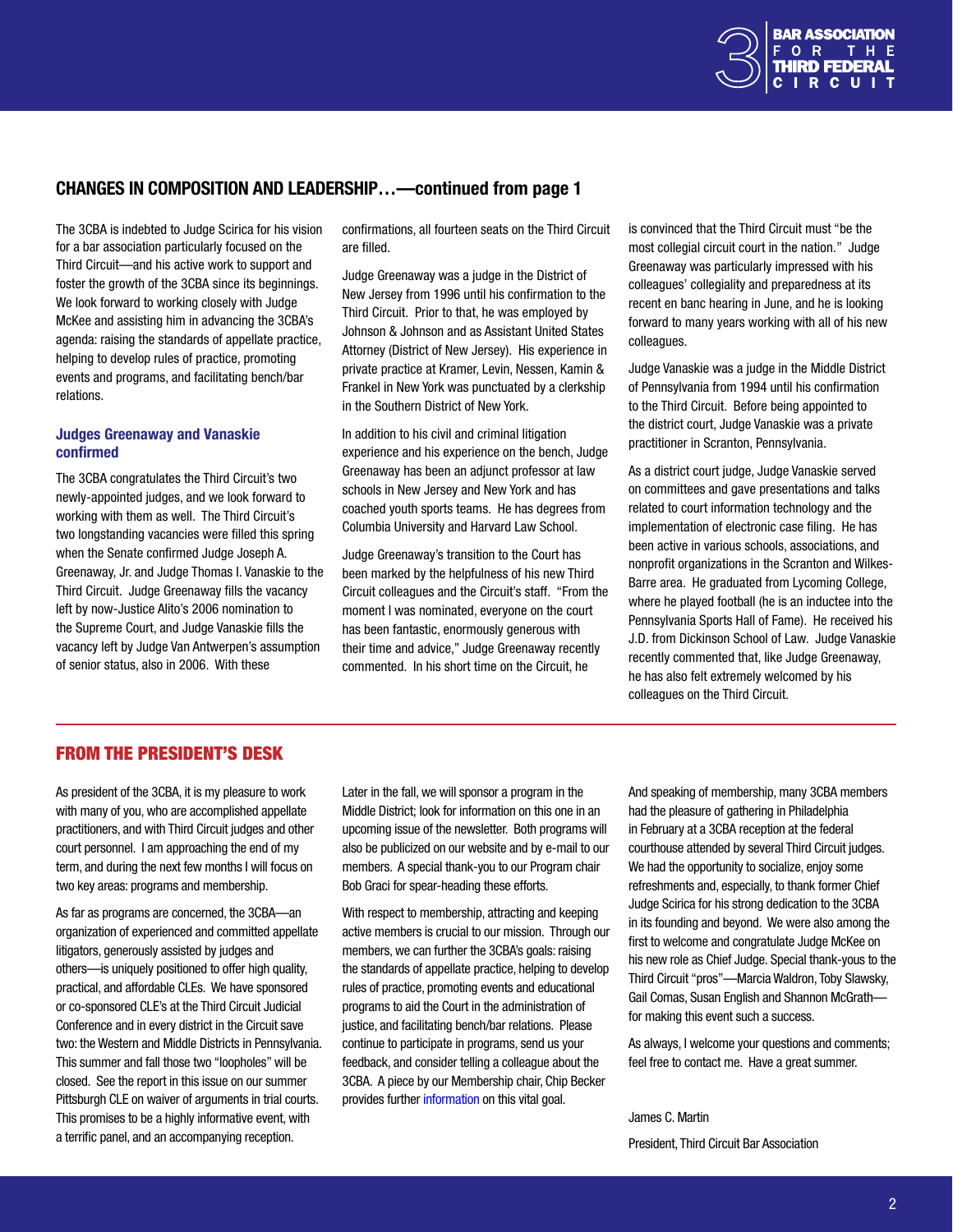

# <span id="page-2-0"></span>third circuit amends time periods…—continued from page 1

Rule 27, the federal rule governing motions generally. By not increasing the ten-day period provided in certain local rules, the Circuit has made the local periods the same as the nationwide periods. For Third Circuit practitioners used to the old time frames, the Circuit's decision not to amend these rules is effectively a reduction in the time allowed to take certain actions.

The ten-day periods that the Circuit declined to amend—and thus effectively shortened—include LAR 22.1 (answer to application for certificate of appealability, and reply thereto), 30.5 (motion to deny costs, and response thereto), 107.2 (time to show cause why appeal should not be dismissed for failure to prosecute), and 108.2 (objection to application for attorneys' fees).

In the same manner, as a result of the Circuit's decision not to amend one of its local rules, the time to file the required case-opening forms in many civil cases has been effectively reduced from two weeks to ten calendar days. In the large fraction of civil appeals that is subject to the Court's mediation program, the civil appeal information statement and mediation statement are due, under LAR 33.2, within ten days after docketing of the appeal. Because this ten-day period was not amended (despite the Third Circuit Bar Association's recommendation), the local rule now demands action within ten *calendar* days, even though the same words formerly meant ten business days and thus allowed a period of at least two weeks.

One other change in the local rule amendments, not directly tied to the new time-counting system, is to now allow five calendar days, rather than the former three, for responses under LAR 9.1 to motions in the court of appeals to grant or deny bail in criminal cases, whether pending trial and/or sentencing or pending appeal.

# Save the date! CLE Co-sponsored by 3cba

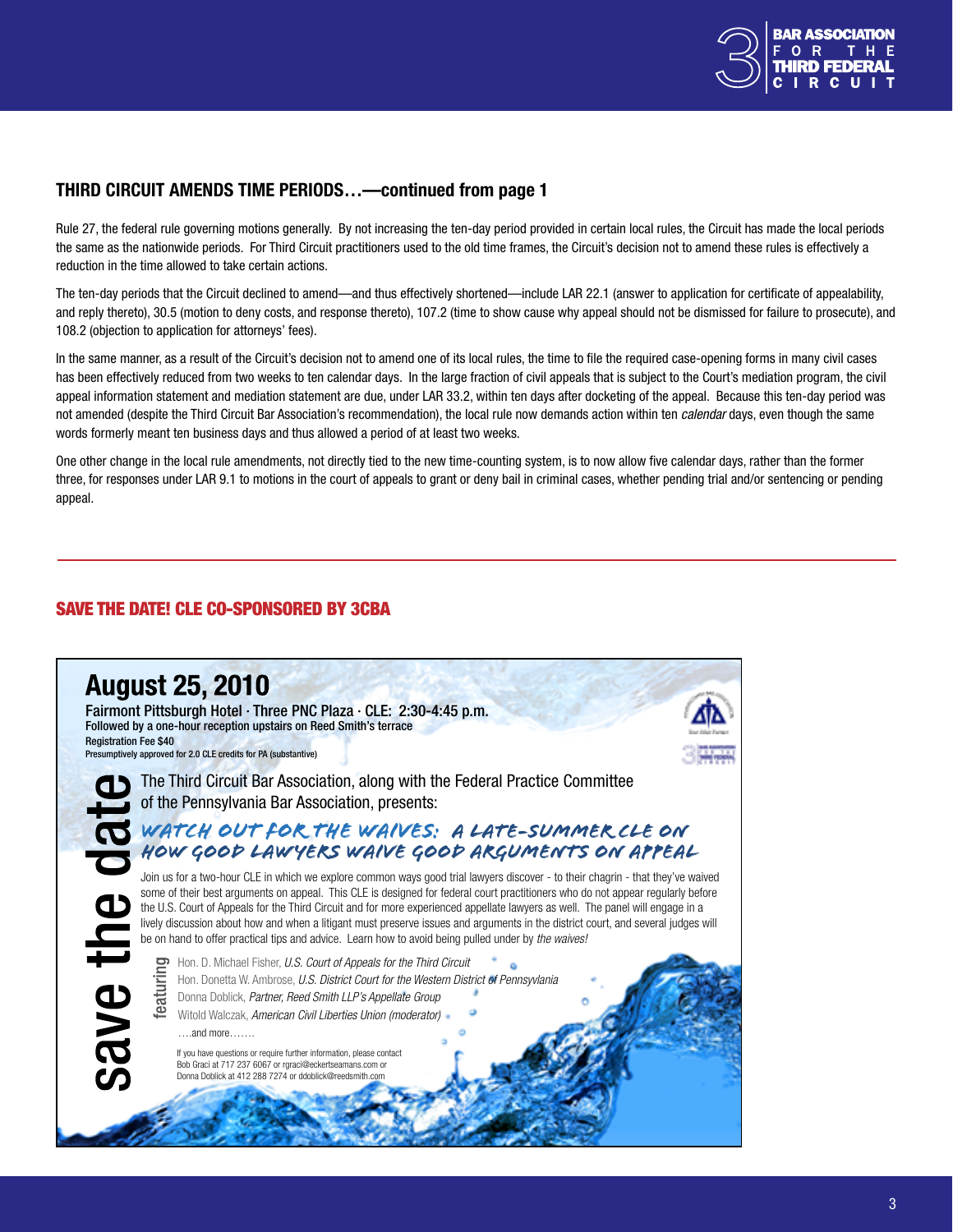

## Case of Interest: *New Jersey v. Fuld*, No. 09-2891 (May 17, 2010) Third Circuit holds *Mohawk's* hard line in collateral order doctrine opinion

By Paige H. Forster Reed Smith LLP

Applying *Mohawk Indus., Inc. v. Carpenter*, 130 S. Ct. 599 (2009), the Third Circuit has ruled that an order denying a motion to remand is not reviewable under the collateral order doctrine. *New Jersey v. Fuld*, 604 F.3d 816 (3d Cir. May 17, 2010) (opinion [here](http://www.ca3.uscourts.gov/opinarch/092891p.pdf)). In doing so, the Circuit followed the Supreme Court's lead in narrowly reading the collateral order doctrine.

The genesis of the *Fuld* case was New Jersey's 2008 purchase, on behalf of its state employees' pension fund, of \$180 million worth of stock in Lehman Brothers Holdings, Inc. Three months later, Lehman filed for bankruptcy. New Jersey subsequently sued Lehman's officers and directors in New Jersey state court under state law and the federal Securities Act of 1933 for misstatements and omissions regarding the value of Lehman's assets. The directors removed to federal district court on grounds that the case was "related to" the Lehman bankruptcy within the meaning of 28 U.S.C. §§ 1334(b) and 1452(a). New Jersey moved to remand, citing the provision of the Securities Act that "prohibits the removal from state court of cases arising under the Act." 604 F.3d at 818. The district court denied the remand motion.

New Jersey initially filed a petition for interlocutory appeal under 28 U.S.C. § 1292(b). The District Court certified the question for appeal, but a Third Circuit motions panel denied the petition. New Jersey contemporaneously filed a notice of appeal, citing the collateral order doctrine as the basis for the Third Circuit's jurisdiction.

The parties agreed that the first two prongs of the collateral order test were met because the order "conclusively determine[d] the disputed question" and "resolve[d] an important issue completely separate from the merits." *Id*. at 820. The parties' dispute, and the bulk of the Third Circuit's analysis, related to the third prong: whether the order denying remand was "effectively unreviewable on appeal from a final judgment." *Id*.

New Jersey argued that the order was effectively unreviewable because "its interest in having the Securities Act claim heard in a New Jersey state court … will be lost if the case proceeds to final judgment" in federal court. *Id*. Judge Sloviter, writing for a unanimous panel that included Judge Hardiman and Judge Jane A. Restani (Chief Judge, U.S. Court of International Trade, sitting by designation), began the analysis with a summary of *Mohawk*. In that case, the Supreme Court determined that discovery orders requiring the production of potentially privileged documents are not "effectively unreviewable." *Id*. The *Mohawk* Court reasoned that erroneous production orders can be rectified on appeal after final judgment. *Id*. Although the privileged documents would already be in the hands of opposing counsel, the Supreme Court concluded that a satisfactory solution would be to retry the case with the privileged documents excluded from evidence. *Id*.

Echoing the logic of *Mohawk*, the Third Circuit rejected New Jersey's argument that the district court's remand decision woud be "effectively unreviewable" on appeal from a final judgment by that court, holding that "[i]f New Jersey's arguments in favor of remand are correct, … an appellate court can vacate the order denying remand with instructions to remand the case to the New Jersey court." *Id*. at 822. The Court also was unmoved by New Jersey's invocation of the cost and delay of litigation. *Id*. at 823 ("Congress considered the expense of litigation when it fashioned the final judgment rule of § 1291, and we cannot secondguess its policy choice….").

*Fuld* signals the Third Circuit's commitment to *Mohawk's* narrow reading of the collateral order doctrine. *Fuld* also highlights the importance of the § 1292(b) petition for permission to file an interlocutory appeal. The opinion stated that the merits panel was "bound by" the motions panel's earlier denial of New Jersey's petition, but did not endorse that denial. *Id.* at 824 ("IWIe cannot say that we would have denied a petition to hear the appeal under 28 U.S.C. § 1292(b)."). Thus, the Court implied that a § 1292(b) petition may have been New Jersey's best option for obtaining review prior to final judgment—while simultaneously making it clear that this option was no longer on the table given the motions panel's rejection of the petition.

Fuld leaves for another day the interesting question posed by the dueling removal provisions of the Securities Act (which forbids removal) and the bankruptcy removal statute (which allows it). Nevertheless, given the questions that it does resolve, *Fuld* demonstrates the ascendancy of a narrow reading of the collateral order doctrine. In light of *Mohawk* and *Fuld*, the routes to a pre-judgment appeal continue to be few and tightly constrained.

## Third Circuit makes oral argument recordings available online

The Third Circuit has begun making recordings of oral arguments available [online](http://www.ca3.uscourts.gov/oralargument/oralarg.htm). The Court has also established an RSS feed, so if you already monitor various websites through an RSS reader, it is easy to add the Third Circuit oral argument site and receive notifications when new arguments are posted. Whether you use RSS or simply check the website from time to time, you can stay abreast of Third Circuit cases of interest—and prepare for, then review, your own oral arguments.

Cases are listed in order by docket number; some posted arguments go back as far as 2007.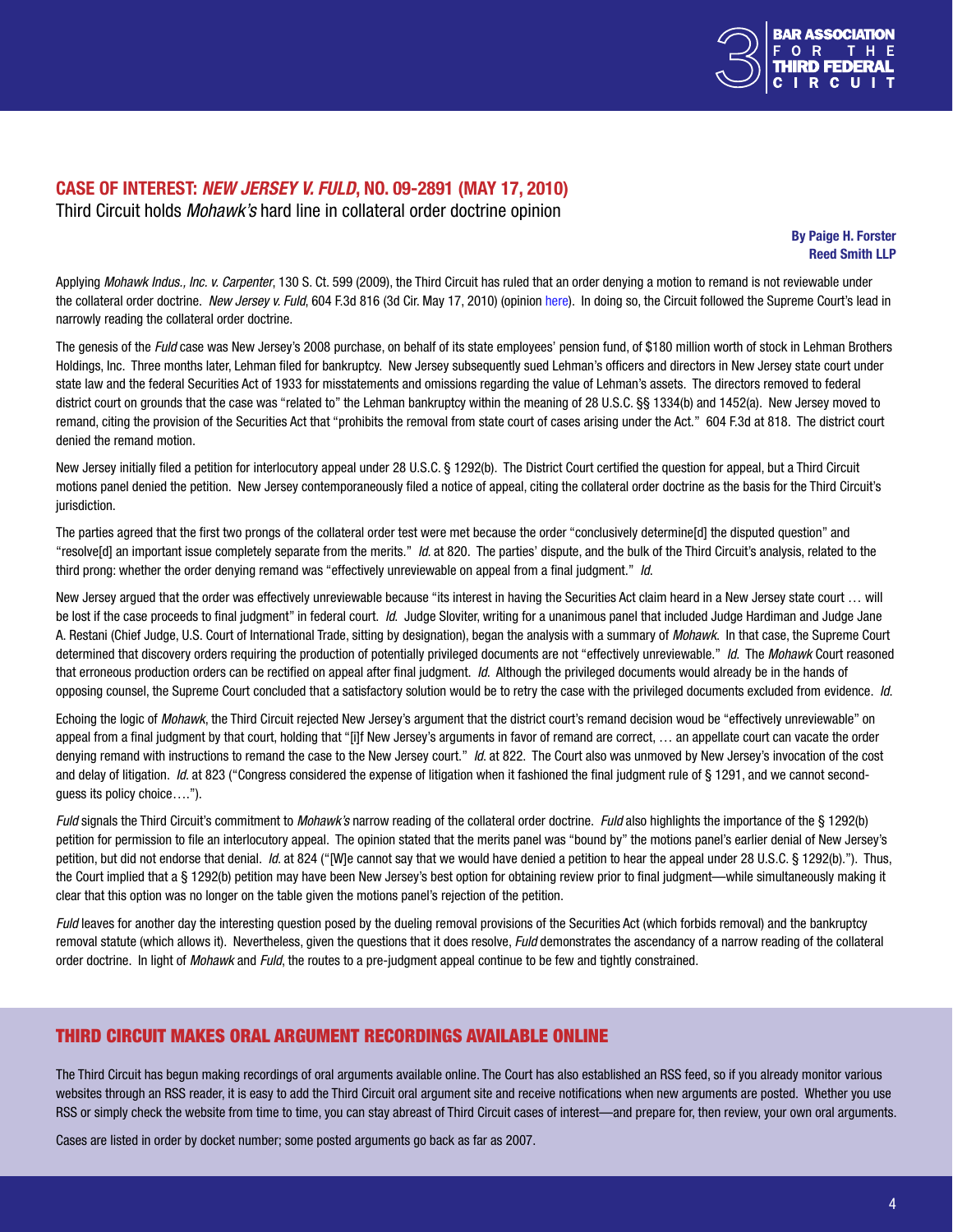

# <span id="page-4-0"></span>The 3CBA: accomplishments and reasons to get involved

#### By Charles L. Becker, Esq. Kline & Specter, P.C.

Three years have passed since the Third Circuit Bar Association was launched in 2007. No longer a fledgling organization, the 3CBA has emerged as a major force in promoting practice in the Third Circuit and supporting the Court itself. The time is ripe to consider the organization's accomplishments and renew the case for membership in the 3CBA.

The 3CBA has worked since its formation to (1) improve the standards of practice before the Third Circuit; (2) promote improved rules of practice, (3) promote events and educational programs to aid the Third Circuit in the administration of justice, and (4) enhance bench/bar relations with the Third Circuit. The 3BCA has concrete achievements in each of these four areas.

First, in partnership with other bar associations or with the Third Circuit itself, the 3CBA has provided numerous educational programs on federal appellate practice to venues throughout the Circuit. The programs have addressed the "dos and don'ts" of federal appellate practice and focused on more specific matters, such as Third Circuit motion practice, ethics in appellate advocacy, and certification of issues to state supreme courts.

Second, the 3CBA has made multiple proactive suggestions for the improvement in the Third Circuit's local rules of appellate procedure and other circuit-wide rules. It provided substantive comments on the local rules when they were generally revised in 2008. It commented on the proposed local rules relating to certiorari practice to the Virgin Islands Supreme Court. Most recently, it commented on proposed amendments to the Third Circuit's disciplinary rules. These efforts have enhanced the clarity and effectiveness of the Circuit's rules for practitioners and the Court.

Third, the 3CBA has supported the Third Circuit Judicial Conference by sponsoring a reception at the beginning of each conference open to the public and providing educational programming in the Conference itself.

Fourth, the 3CBA has worked hard to foster good bench/bar relations and the work is bearing fruit. By working with its liaison judges and staff, 3CBA has fostered discussions about the Third Circuit's culture, case management and resolution, and the bar's relationship with the judges and staff.

To continue these good works, we need help. We urge you to stay or get involved in the 3CBA. Annual dues are only \$40 – a modest sum hoped to promote broad engagement in the 3CBA's commitment to the Third Circuit. In addition, you are welcome to become involved in our Rules Committee, Program Committee, or any other committee through which the 3CBA performs its work. We also ask that you help recruit others to support the mission. Especially in an age of federal budgetary constraint, we cannot assume that our institutions will function well and smoothly without support from critical stakeholders. For the Third Circuit, those critical stakeholders include the appellate lawyers who practice regularly before it. But the stakeholders also include non-appellate lawyers who rely on the Court's work product for litigation, regulatory and transactional purposes.

For anyone with questions about membership in the 3CBA, please visit our website at [www.thirdcircuitbar.](link to http://www.ca3.uscourts.gov/oralargument/oralarg.htm) [org,](link to http://www.ca3.uscourts.gov/oralargument/oralarg.htm) contact me at [charles.becker@klinespecter.com](mailto:charles.becker%40klinespecter.com?subject=3CBA%20), or contact any of the 3CBA's officers or board members. We look forward to hearing from you.

# New Edition of Third Circuit Appellate Practice Manual Coming This Summer!

PBI Press has announced that the second edition of the *Third Circuit Appellate Practice Manual*  will be released by the end of the summer. An indispensable resource for practitioners in the Third Circuit, the Manual covers all aspects of Third Circuit practice in chapters authored by leading appellate counsel, members of the Third Circuit Clerk's Office, and other experts. The second edition of the Manual will be accompanied by a searchable companion CD-ROM.

The Manual contains 26 chapters that cover topics including:

- Now That the Trial is Over: Preserving Issues on Appeal in the Federal Court System (new to the Second Edition)
- Should I Appeal? Ethical and Practical Issues
- May I Appeal? Basics of Appellate Jurisdiction and Writ Relief
- Motion Practice
- The Heart of the Matter: Scope and Standards of Review
- Post-Judgment Proceedings and Petitions for **Rehearing**

3CBA leaders and members were integral in launching the first edition of the Manual and have continued their contributing roles in preparing the second edition. The 3CBA's first president, Nancy Winkelman, and its current president, James C. Martin, are the editors of the Manual, and many of the contributing authors are 3CBA members. The 3CBA is proud to continue its work with PBI Press on this essential appellate resource.

For more information on how to get your hands on the updated Manual, click [here](http://www.pbi.org/publications/pbipress.html) and watch future issues of On Appeal.